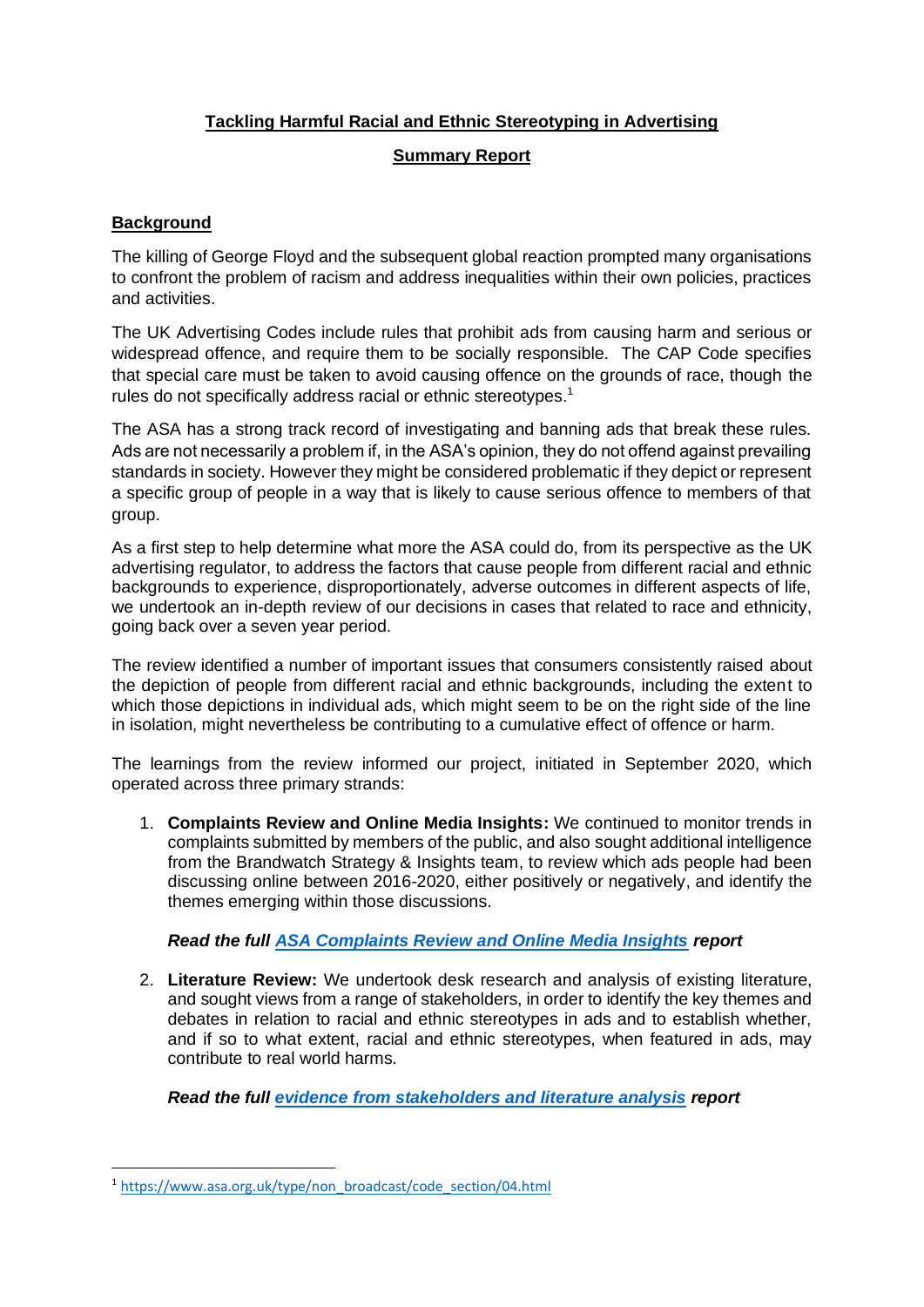3. **Public Opinion Research:** We commissioned research agency COG Research to undertake research to understand to what extent, and how, stereotypes associated with race and ethnicity in ads can give rise to widespread or serious offence and/or harm, primarily from the perspective of members of racial and ethnic minorities.

COG Research took a two-stage approach, conducting both qualitative and quantitative research between March and June 2021.

#### *Read the full [COG Research report.](https://www.asa.org.uk/static/3cf6ba4a-67a4-4992-aae39888f6687e94/ASA-RES-research-report.pdf)*

#### **A Word About Language**

Readers will note that in the course of our work we have used the term 'BAME', which stands for Black, Asian and Minority Ethnic.

Although a common term used in the UK, it has been criticised for grouping together numerous ethnicities, each with different experiences and outcomes, arguably stripping them of their individual identities. By excluding White ethnicities, it has been suggested that the term suggests that Whiteness is the default and minority ethnicities therefore exist as an 'other.'

The term BAME has also been criticised because it isn't always seen to include White ethnic minorities such as Gypsy, Roma and Traveller groups, and their exclusion contributes to their marginalisation.

While the language used by companies and public bodies should be understandable and should not cause offence, given the complexity of how race and ethnicity is defined and categorised, it is unlikely that any acronym will ever be truly suitable. It is also vital that concerns around terminology do not prevent organisations from being able to share and evaluate research findings, such as those that compare experiences and attitudes across a range of racial and ethnic backgrounds, particularly when those findings attempt to identify and tackle inequalities.

It is on this basis that the acronym 'BAME' has been used in the course of the project when necessary to facilitate discussion about the research findings.

The ASA recognises that it is imperative that we discuss race and ethnicity in a way that is open, inclusive and sensitive to how individuals identify themselves, and therefore invites continued feedback on the terminology we use.

#### **Findings**

The findings discussed here take into account the information gathered from all of the project strands, including the views of academics and interest groups, advertising industry representatives and the general public.

While some stereotypes are not inherently harmful, certain types of racial and ethnic stereotypes do have the potential to cause harm by creating a set of limiting beliefs about a person that might negatively restrict how they see themselves and how others see them.

The consumer research found that over half of BAME respondents felt that, when they were represented in ads, they are not portrayed accurately, and of those, just over a half felt people from their ethnic group are negatively stereotyped.

The project identified five categories of racial and ethnic stereotypes: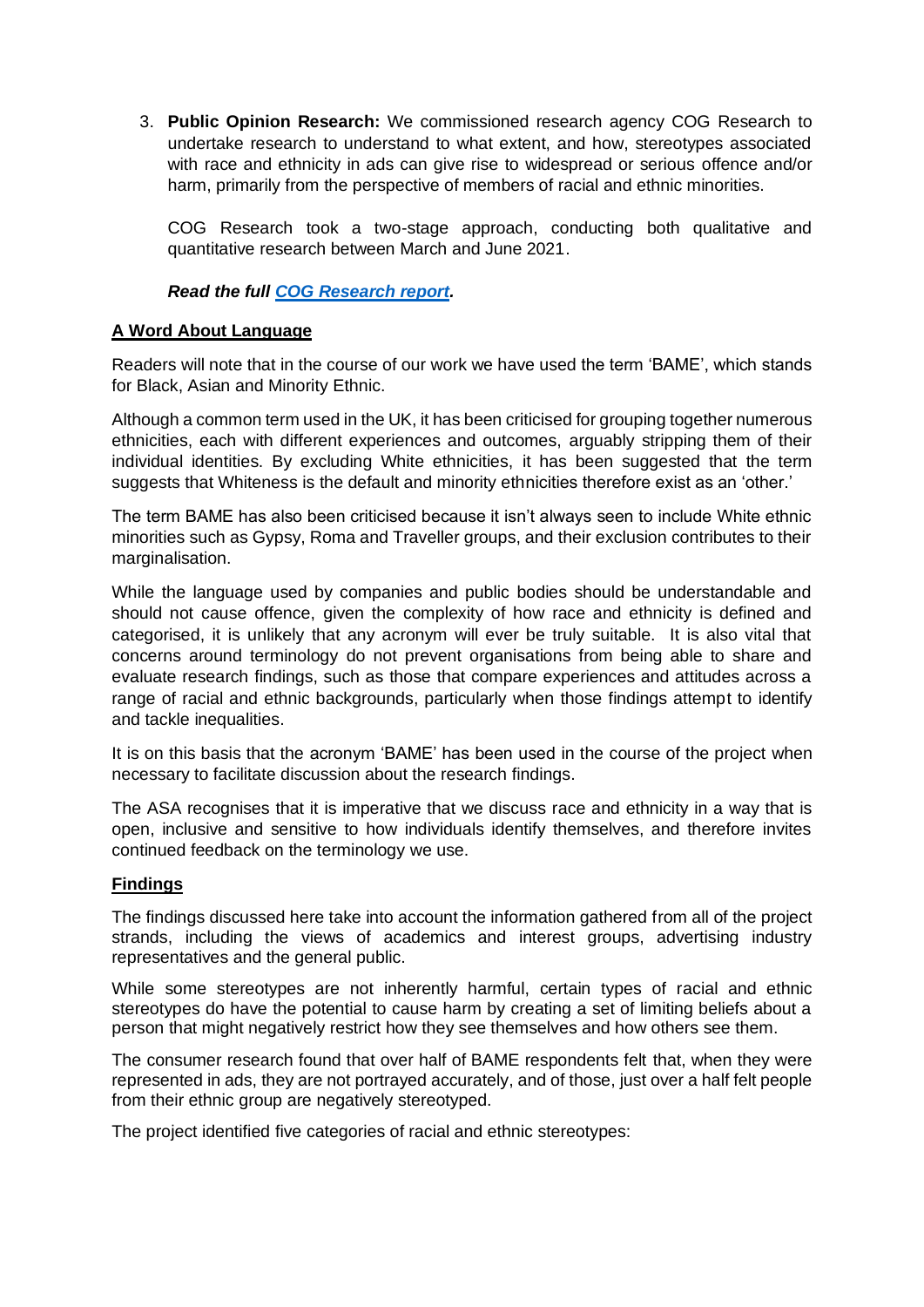**Roles and characteristics** – this included stereotypical portrayals in relation to appearance, behaviour and employment status, as well as mannerisms, accent, tastes and other preferences.

These stereotypical portrayals might be overt, such as linking a person from the BAME community to criminal activity - or subtle, such as infrequently showing BAME people in positions of power or authority. Conversely, ads may take a subjectively favourable approach, which might appear, at first, to be flattering or innocuous. However, these portrayals may also contribute to the generalisation of vastly diverse groups, and reinforce or promote outdated views about a particular race or ethnic group.

**Culture** – showing BAME people either homogenised into British culture, with a lack of diversity in areas such as language and accents, or alternatively, featuring people from cultures other than British in a way that mocked, denigrated or was otherwise insensitive to that culture.

**Humour at the expense of other ethnic groups** – the balance between humour and offence is complex; context, tone and other factors such as whether that humour challenges particular tropes or long-held stereotypes, all play important roles. However, stakeholders generally interpreted situations negatively when an advertiser attempted to derive humour from making fun of a group or their appearance, accent, culture or tastes.

A common example in this category relates to the use of accents; the use of different accents can be seen as welcoming and can help those from the group depicted feel a sense of connection to the product and brand, or, it can be seen as mocking or 'othering', by reinforcing a stereotype which asserts that people from different racial or ethnic minorities who speak with an accent are different from White or Western people.

**Objectification and sexualisation** – while examples of diversity of body shapes and sizes, portrayed in a positive manner, were generally welcomed, depictions that sexualised and/or objectified ethnic groups were considered harmful. Common areas of concern related to ads that sexualised Black men and women, and those which fetishized and exoticised Asian women.

**Depiction of religion** – the project found there was an interest in seeing increased representation of different religious groups in ads, particularly in those portrayals that did not draw specific attention to a person's racial or ethnic background, but which were natural and non-stereotypical. Many stakeholders referenced the use of the hijab to depict Muslim or Asian women, which was seen as an easy stereotype that lacked authenticity.

### **Harms**

The project identified three board potential harms that could arise from adverse portrayals of race and ethnicity:

### • **Reinforcement of existing stereotypes**

The most common theme emerging from the consumer research, this was often described as 'always showing us the same way'. The repeated use of certain stereotypical portrayals was seen to make it easier for others to see people from minority groups as different from the mainstream, and by emphasising the idea that entire groups share the same characteristics, facilitate limited beliefs about what is expected from people from across these groups.

### • **Creating new stereotypes**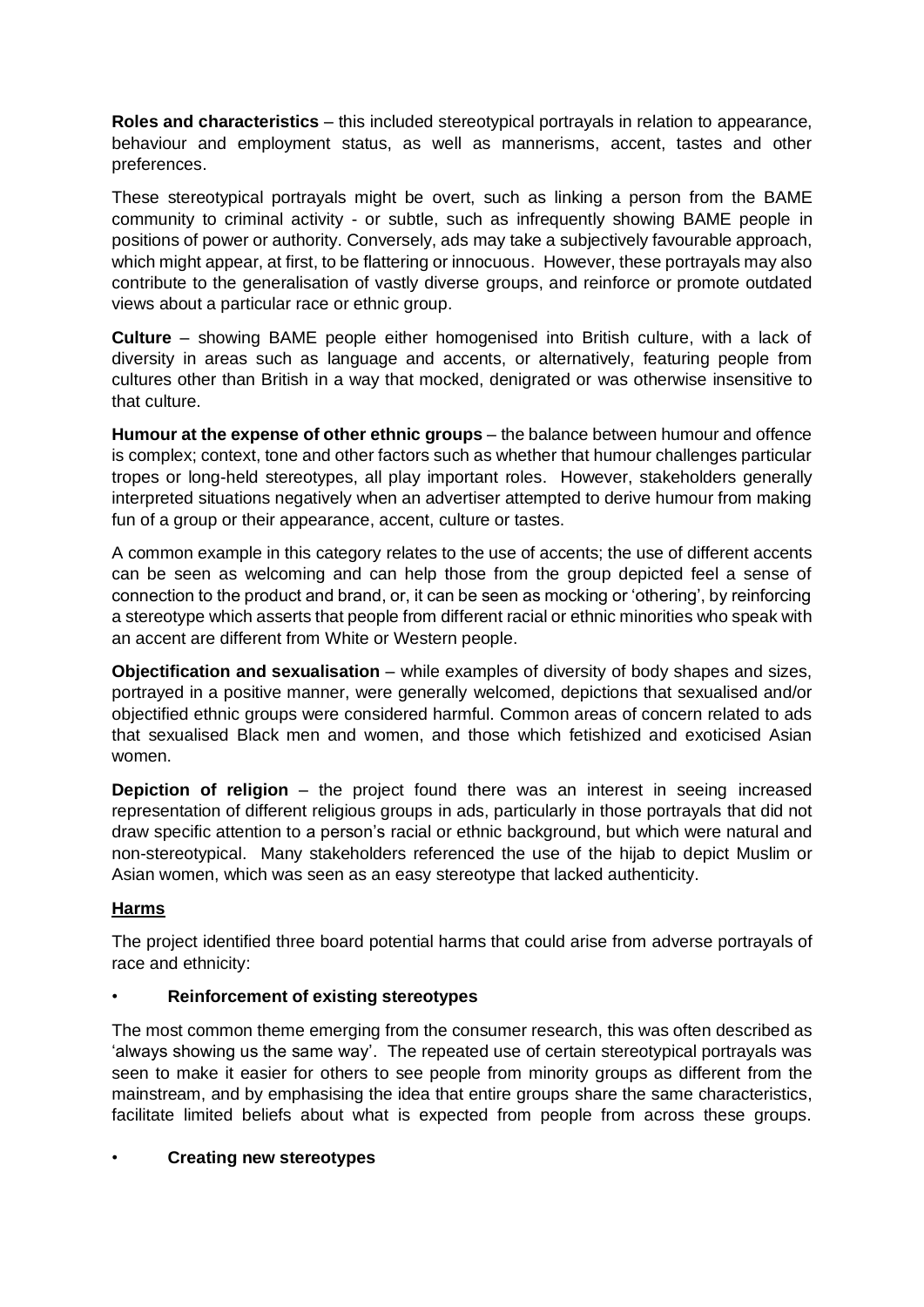As portrayals have changed over time, new stereotypes have started to emerge that continue to paint a one-dimensional picture of people from BAME groups, which was seen as inauthentic and a tokenistic way of meeting diversity expectations.

## • **Perpetuating or reinforcing racist attitudes and behaviours**

Ads that featured any depictions of racist attitudes or behaviours, even in those instances where it was appreciated the advertiser intended to challenge negative stereotypes, were met with concern; these depictions were felt to pose a risk of evoking past trauma and reinforcing prejudice.

### **Industry Initiatives**

The advertising industry has already taken steps towards addressing the issue of racial and ethnic stereotypes, conducting its own research and introducing various initiatives independent of regulation. The changes that have been made have been both internal, in terms of organisational structure, and external, in terms of the ads being produced.

Some notable recent examples include:

- The All In Census the UK advertising's first industry-wide survey took place in March 2021. More than 16,000 advertising and marketing professionals responded to the Census, and the results showed that just 1% of high-ranking senior executive roles are held by Black people. Improving representation among Black people was identified as a critical area requiring action by the industry, and to encourage this, the Inclusion Working Group has introduced a process for any company wishing to declare publicly that it is an 'All In Company'.<sup>2</sup>
- Recruitment resources designed to help organisations tackle racial and ethnic imbalances in their recruitment processes, for example the IPA's Diversity Hub provides advice and practical recommendations, and acts as a facilitator, putting agencies in touch with networks and allies who specialise in different strands of diversity, including ethnicity.<sup>3</sup>
- Collaborations between advertisers and other bodies such as charities and specialist groups to drive racial equality, for example the haircare brand Pantene has recently partnered with Black Minds Matter and Project Embrace to help address afro hair discrimination in the UK.<sup>4</sup>

### **Next Steps for the ASA and CAP**

The project illustrated that the advertising industry is seen as important and influential, and that a great deal of value is placed on those ads that are inclusive, both in representation and portrayal. Nevertheless, the ASA understands how the 'fear of getting it wrong' and the risks of causing inadvertent harm or offence can act as a disincentive to featuring people from minority and diverse backgrounds in ads.

Our project has provided a wealth of information and deeper understanding of some of the key issues around how people from different racial and ethnic backgrounds are portrayed in ads, and by sharing the findings of this report, the ASA can help provide clarity on the types of creative treatments that pose a risk of causing harm and/or offence.

<sup>2</sup> <https://www.campaignlive.co.uk/article/all-in-census-results-adland-vows-action-black-disabled-working-class-talent/1718577>

<sup>3</sup> <https://ipa.co.uk/diversity>

<sup>4</sup> <https://www.pantene.co.uk/en-gb/end-hair-discrimination>